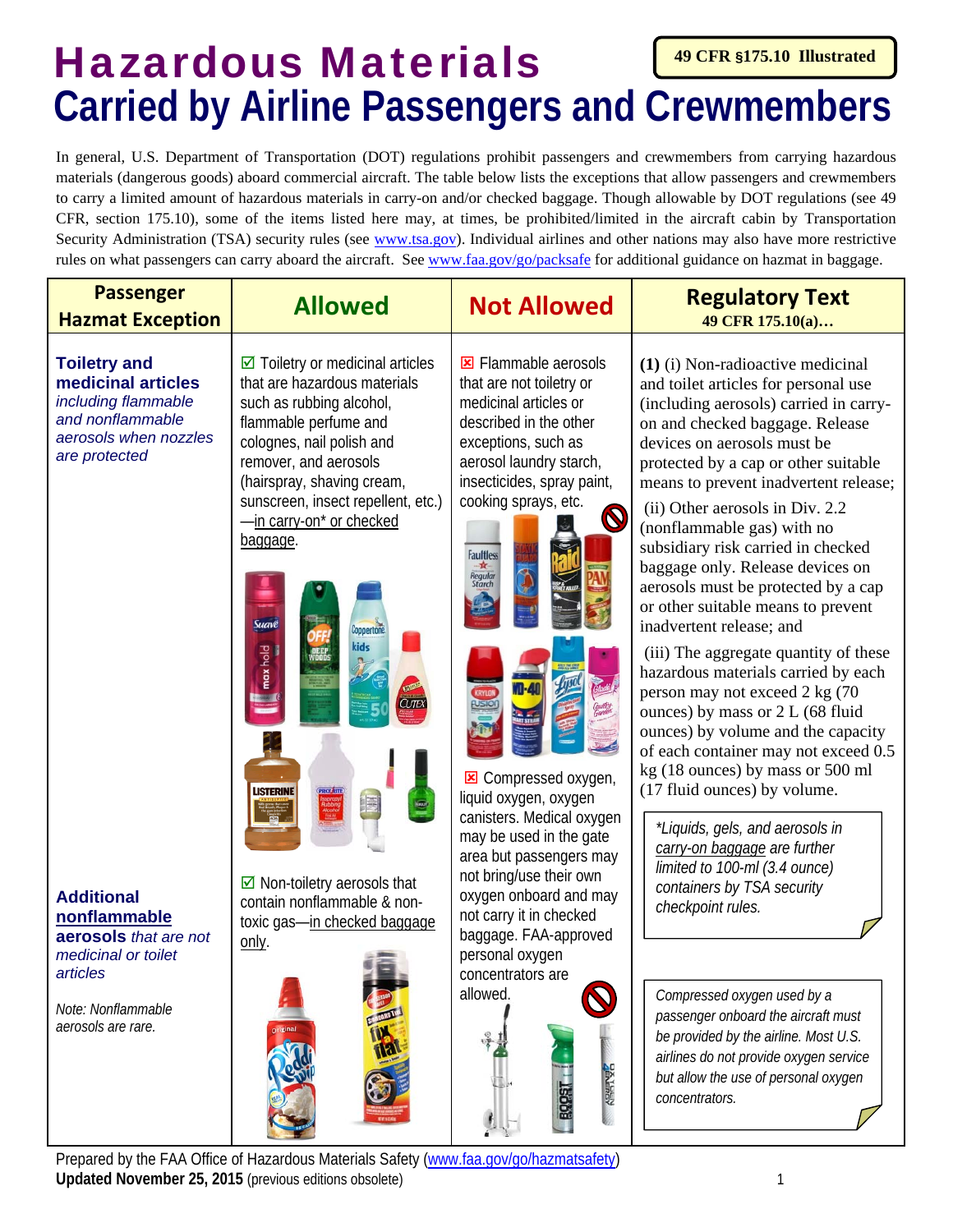| <b>Passenger</b><br><b>Hazmat Exception</b>                                                    | <b>Allowed</b>                                                                                                                                                                                                                                                                                                                                                                                                                                                                                                                                                                                             | <b>Not Allowed</b>                                                                                                                                                                                                                                                         | <b>Regulatory Text</b><br>49 CFR 175.10(a)                                                                                                                                                                                                                                                                                                      |
|------------------------------------------------------------------------------------------------|------------------------------------------------------------------------------------------------------------------------------------------------------------------------------------------------------------------------------------------------------------------------------------------------------------------------------------------------------------------------------------------------------------------------------------------------------------------------------------------------------------------------------------------------------------------------------------------------------------|----------------------------------------------------------------------------------------------------------------------------------------------------------------------------------------------------------------------------------------------------------------------------|-------------------------------------------------------------------------------------------------------------------------------------------------------------------------------------------------------------------------------------------------------------------------------------------------------------------------------------------------|
| <b>Matches and</b><br><b>Lighters</b>                                                          | $\boxtimes$ One packet of safety<br>matches (regular matches) may<br>be carried on one's person (e.g.,<br>in your pocket) or in carry-on<br>baggage.*<br>☑ One lighter (gas/butane or<br>absorbed liquid/Zippo-style)<br>may be carried on one's person<br>or in carry-on baggage.'<br>* When carryon bags are checked at the<br>gate or at planeside, any matches and<br>lighters in the bag being checked must<br>be removed and kept with the<br>passenger in the aircraft cabin.<br>$\boxdot$ Only lighters (including torch<br>lighters) in a DOT-approved<br>container may be in checked<br>baggage. | Strike anywhere<br>matches.<br>diamond<br>STRIKE ANYWHERE<br>MATCHES<br><b>250 COUNT</b><br>LARGE KITCHEN MATCHES<br>diamond<br>E Lighter refills, lighter<br>fluid.<br>Zppo<br>Lighter<br>Fluid<br>The TSA forbids torch<br>lighters in the aircraft<br>cabin (carry-on). | (2) One packet of safety matches or a<br>lighter intended for use by an<br>individual when carried on one's<br>person or in carry-on baggage only.<br>Lighter fuel, lighter refills, and<br>lighters containing unabsorbed liquid<br>fuel (other than liquefied gas) are not<br>permitted on one's person or in<br>carry-on or checked baggage. |
| <b>Implanted medical</b><br>devices<br><b>Radioactive</b><br>medicines injected<br>or ingested | $\boxtimes$ Pacemakers or similar<br>devices and radio-<br>pharmaceuticals contained in<br>the body.                                                                                                                                                                                                                                                                                                                                                                                                                                                                                                       |                                                                                                                                                                                                                                                                            | (3) Implanted medical devices in<br>humans or animals that contain<br>hazardous materials, such as a heart<br>pacemaker containing Class 7<br>(radioactive) material or lithium<br>batteries; and radio-pharmaceuticals<br>that have been injected or ingested.                                                                                 |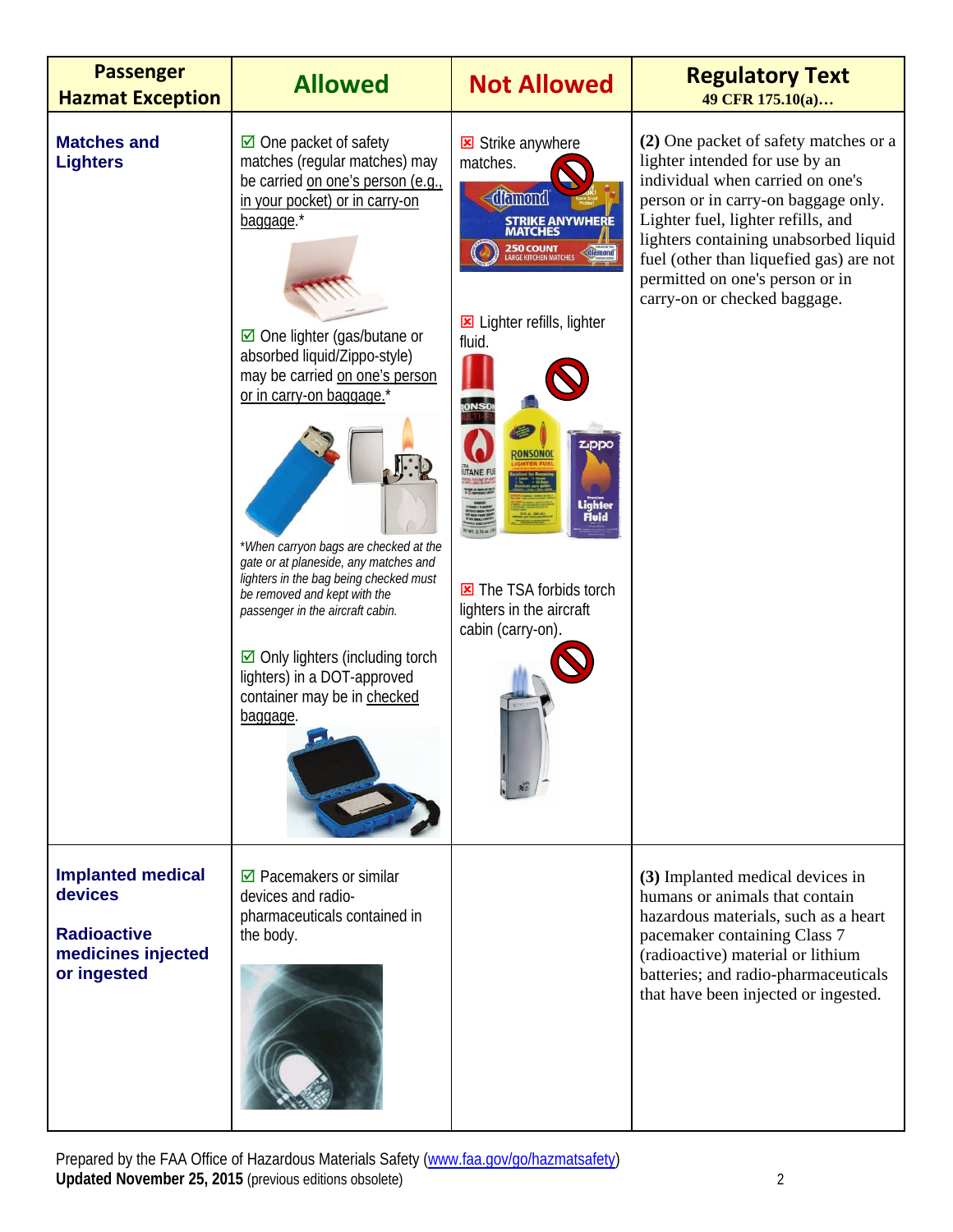| <b>Passenger</b><br><b>Hazmat Exception</b> | <b>Allowed</b>                                                                                                                                                                                                                                                                                                                                                                                                                                                                            | <b>Not Allowed</b>                                                                                                                                                                                                                          | <b>Regulatory Text</b><br>49 CFR 175.10(a)                                                                                                                                                                                                                                                                                                                                                                                                                                                                                                                                                                                                                       |
|---------------------------------------------|-------------------------------------------------------------------------------------------------------------------------------------------------------------------------------------------------------------------------------------------------------------------------------------------------------------------------------------------------------------------------------------------------------------------------------------------------------------------------------------------|---------------------------------------------------------------------------------------------------------------------------------------------------------------------------------------------------------------------------------------------|------------------------------------------------------------------------------------------------------------------------------------------------------------------------------------------------------------------------------------------------------------------------------------------------------------------------------------------------------------------------------------------------------------------------------------------------------------------------------------------------------------------------------------------------------------------------------------------------------------------------------------------------------------------|
| <b>Alcoholic beverages</b>                  | $\boxtimes$ Up to 5 liters of alcoholic<br>beverages with an alcohol<br>content of more than 24% but<br>not more than 70% in unopened<br>retail packages in carry-on* or<br>checked baggage.<br><b>BSOLUT</b><br>ODKA<br>nd at the bo<br>Chendish Dadit<br>bet sander the r<br>Asiclat since 1879<br><b>APORTED</b><br>Note: Alcoholic beverages<br>containing 24% or less alcohol<br>by volume (beer, wine, etc.,) are<br>not subject to the DOT<br>hazardous materials<br>regulations.* | <b>E</b> Alcoholic beverages<br>with more than 70%<br>alcohol by volume (more<br>than 140 Proof) including<br>95% grain alcohol and<br>151-proof rum.<br><b>EVERCLEA</b><br>BACARDI<br><b><i>ERCLEAR</i></b><br><b>Bitten</b><br>AIN ALCOHO | (4) Alcoholic beverages containing:<br>(i) Not more than 24% alcohol by<br>volume; or<br>(ii) More than 24% and not more<br>than 70% alcohol by volume when in<br>unopened retail packagings not<br>exceeding 5 liters (1.3 gallons)<br>carried in carry-on or checked<br>baggage, with a total net quantity per<br>person of 5 liters $(1.3)$ gallons for<br>such beverages.<br>* Quantities of alcohol placed in<br>carry-on baggage prior to the<br>passenger screening<br>checkpoint are further limited by<br>TSA security rules.<br>Customs rules may also further<br>restrict the amount of alcohol<br>carried by passengers on<br>international flights. |
| <b>Duty free perfume</b><br>and cologne     | $\boxdot$ Flammable perfumes and<br>colognes from the airport /<br>airline duty free shops carried<br>on one's person or in carry-on<br>baggage.<br><b>DUTY FREE</b>                                                                                                                                                                                                                                                                                                                      |                                                                                                                                                                                                                                             | (5) Perfumes and colognes<br>purchased through duty-free sales<br>and carried on one's person or in<br>carry-on baggage.                                                                                                                                                                                                                                                                                                                                                                                                                                                                                                                                         |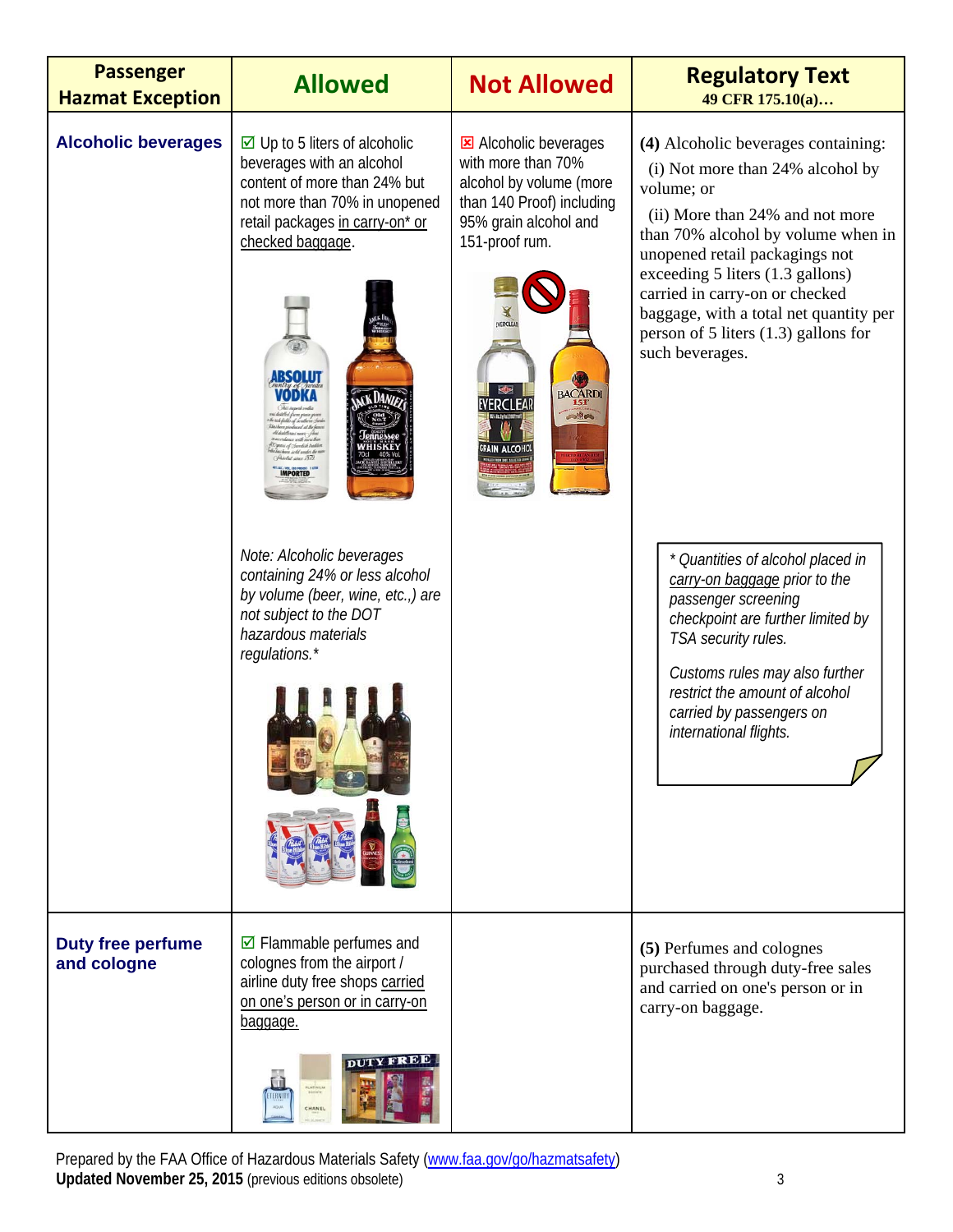| <b>Passenger</b><br><b>Hazmat Exception</b>                                                                                                                                                                            | <b>Allowed</b>                                                                                                                                                                                                      | <b>Not Allowed</b>                                                                                                        | <b>Regulatory Text</b><br>49 CFR 175.10(a)                                                                                                                                                                                                                                                                                                                                                                                        |
|------------------------------------------------------------------------------------------------------------------------------------------------------------------------------------------------------------------------|---------------------------------------------------------------------------------------------------------------------------------------------------------------------------------------------------------------------|---------------------------------------------------------------------------------------------------------------------------|-----------------------------------------------------------------------------------------------------------------------------------------------------------------------------------------------------------------------------------------------------------------------------------------------------------------------------------------------------------------------------------------------------------------------------------|
| <b>Curling iron</b><br>(cordless)                                                                                                                                                                                      | $\boxtimes$ A curling iron with a<br>flammable gas cartridge<br>installed and safety cover in<br>place.                                                                                                             | Extra flammable gas<br>cartridges.                                                                                        | (6) Hair curlers (curling irons)<br>containing a hydrocarbon gas such as<br>butane, no more than one per person,<br>in carry-on or checked baggage. The<br>safety cover must be securely fitted<br>over the heating element. Gas refills<br>for such curlers are not permitted in<br>carry-on or checked baggage.                                                                                                                 |
| <b>Small mercury</b><br>medical<br>thermometer                                                                                                                                                                         | $\boxdot$ Small personal mercury<br>thermometer in a protective<br>case.                                                                                                                                            |                                                                                                                           | (7) A small medical or clinical<br>mercury thermometer for personal<br>use, when carried in a protective case<br>in carry-on or checked baggage.                                                                                                                                                                                                                                                                                  |
| <b>Small arms</b><br>ammunition<br>Note: For rules on carrying<br>unloaded firearms in checked<br>baggage, visit the TSA website:<br>http://www.tsa.gov<br>Also check your airline's policy<br>on guns and ammunition. | $\boxdot$ Small arms ammunition (up<br>to 19.1 mm (.75 caliber) for rifle<br>and pistol cartridges, any size<br>shotgun shells) for personal<br>use, when securely boxed and<br>carried in checked baggage<br>only. | <b>E</b> Loose ammunition<br><b>E</b> Loaded firearms<br><b>E</b> Black powder<br><b>E</b> Primers<br>Percussion caps     | (8) Small arms ammunition for<br>personal use carried by a<br>crewmember or passenger in<br>checked baggage only, if securely<br>packed in boxes or other packagings<br>specifically designed to carry small<br>amounts of ammunition.<br>Ammunition clips and magazines<br>must also be securely boxed. This<br>paragraph does not apply to persons<br>traveling under the provisions of 49<br>CFR 1544.219.                     |
| <b>Self-defense spray</b><br><b>Pepper spray</b>                                                                                                                                                                       | $\boxtimes$ One small (4-ounces or less)<br>self-defense spray, protected<br>from accidental activation, and<br>carried in checked baggage<br>only. <sup>*</sup>                                                    | <b>E</b> Defense sprays<br>containing more than 2%<br>tear gas (CS, CN, etc.).<br>Defense sprays larger<br>than 4 ounces. | (9) One self-defense spray (see<br>§ 171.8 of this subchapter), not<br>exceeding 118 mL (4 fluid ounces)<br>by volume, that incorporates a<br>positive means to prevent accidental<br>discharge may be carried in checked<br>baggage only.<br>* Self-defense sprays are usually<br>forbidden even in checked baggage<br>outside the U.S. Therefore, airlines<br>in the US with international<br>connections often prohibit these. |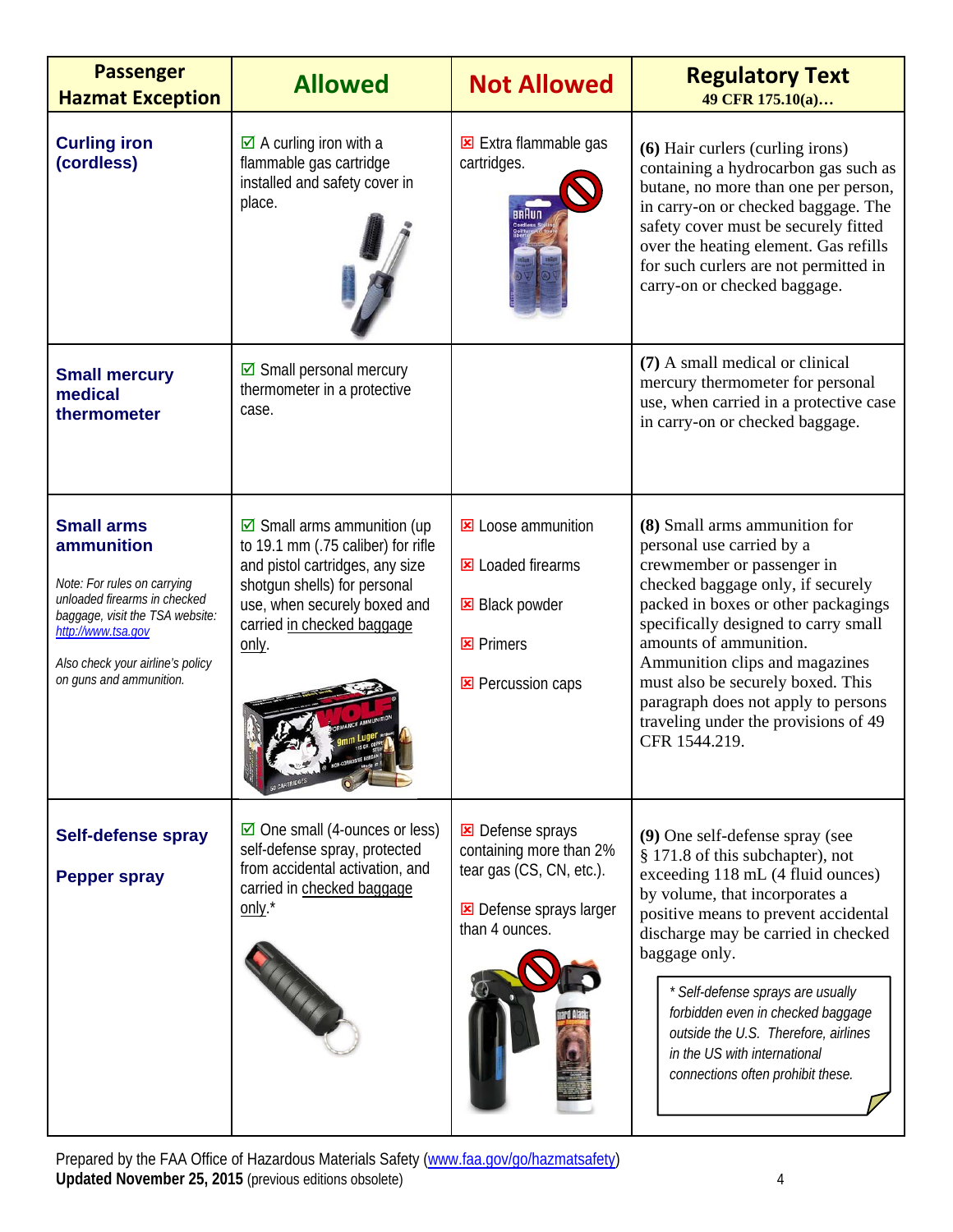| <b>Passenger</b><br><b>Hazmat Exception</b>                                 | <b>Allowed</b>                                                                                                                                                                                     | <b>Not Allowed</b>                                                                                                                                                                                                                                                                                                                                                                                                                                         | <b>Regulatory Text</b><br>49 CFR 175.10(a)                                                                                                                                                                                                                                                                                                                                                                                                                                                                                            |
|-----------------------------------------------------------------------------|----------------------------------------------------------------------------------------------------------------------------------------------------------------------------------------------------|------------------------------------------------------------------------------------------------------------------------------------------------------------------------------------------------------------------------------------------------------------------------------------------------------------------------------------------------------------------------------------------------------------------------------------------------------------|---------------------------------------------------------------------------------------------------------------------------------------------------------------------------------------------------------------------------------------------------------------------------------------------------------------------------------------------------------------------------------------------------------------------------------------------------------------------------------------------------------------------------------------|
| Dry ice                                                                     | $\boxtimes$ Up to 2.5 kg (5.5 lbs.) of dry<br>ice per person in carry-on or<br>checked baggage in a package<br>that allows venting of carbon<br>dioxide gas.                                       | <b>E</b> Dry ice in air-tight<br>packages.<br><b>E</b> Dry ice in checked<br>baggage that is not<br>properly marked.                                                                                                                                                                                                                                                                                                                                       | (10) Dry ice (carbon dioxide, solid),<br>with the approval of the operator:<br>(i) Quantities may not exceed 2.5<br>kg (5.5 pounds) per person when<br>used to pack perishables not subject<br>to the HMR. The package must<br>permit the release of carbon dioxide<br>gas; and<br>(ii) When carried in checked<br>baggage, each package is marked<br>"DRY ICE" or "CARBON<br>DIOXIDE, SOLID," and marked<br>with the net weight of dry ice or an<br>indication the net weight is 2.5 kg<br>(5.5 pounds) or less.                     |
| <b>Self-inflating</b><br>lifejacket<br><b>Self-inflating safety</b><br>vest | $\boxtimes$ A life jacket, motorcycle<br>safety vest, or similar vest<br>containing up to two small<br>nonflammable gas cartridges<br>plus two spare cartridges in<br>carry-on or checked baggage. | <b>E</b> Avalanche<br>backpacks*<br>containing<br>compressed gas<br>cylinders or<br>pyrotechnics.<br>*International regulations<br>allow avalanche<br>backpacks in baggage<br>but the U.S. does not.<br>Avalanche backpacks<br>with empty cylinders (and<br>no pyrotechnic materials)<br>are allowed in baggage in<br>the U.S.; but the empty<br>cylinders may still be<br>restricted by the TSA if<br>security officers can't see<br>inside the cylinder. | $(11)$ A single self-inflating<br>personal safety device such as a<br>life jacket or vest fitted with no<br>more than two small gas<br>cartridges (containing no<br>hazardous material other than a<br>Div. 2.2 gas) for inflation<br>purposes plus no more than two<br>spare cartridges. The personal<br>safety device and spare cartridges<br>may be carried in carry-on or<br>checked baggage, with the<br>approval of the aircraft operator,<br>and must be packed in such a<br>manner that it cannot be<br>accidently activated. |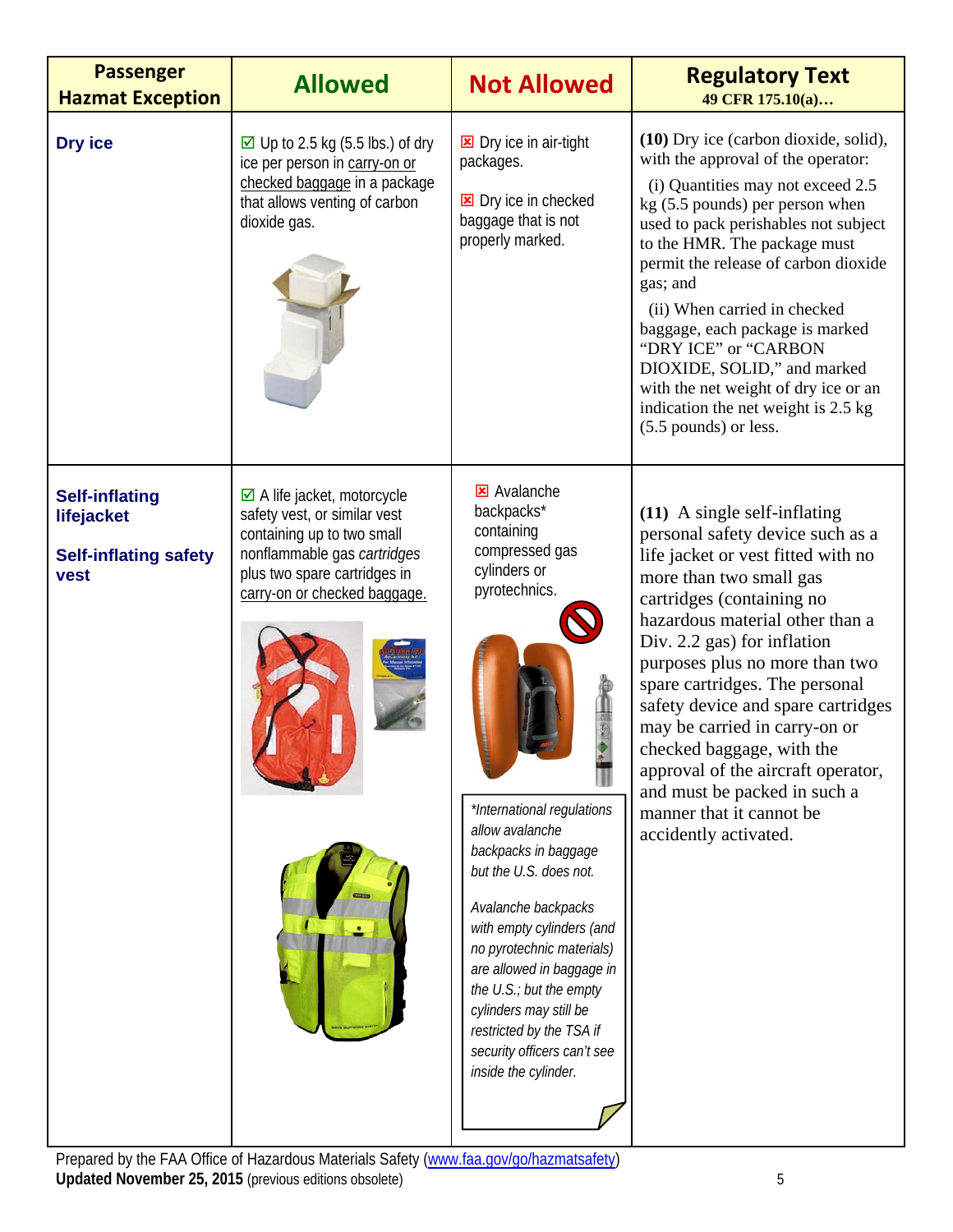| <b>Passenger</b><br><b>Hazmat Exception</b>  | <b>Allowed</b>                                                                                                                                                                        | <b>Not Allowed</b> | <b>Regulatory Text</b><br>49 CFR 175.10(a)                                                                                                                                                                                                                                                                                                                                                                                                                                                                                                                                     |
|----------------------------------------------|---------------------------------------------------------------------------------------------------------------------------------------------------------------------------------------|--------------------|--------------------------------------------------------------------------------------------------------------------------------------------------------------------------------------------------------------------------------------------------------------------------------------------------------------------------------------------------------------------------------------------------------------------------------------------------------------------------------------------------------------------------------------------------------------------------------|
| <b>Gas cylinders for</b><br>mechanical limbs | $\boxdot$ Nonflammable qas<br>cylinders/cartridges in<br>mechanical limbs plus spares in<br>checked or carry-on baggage.                                                              |                    | (12) Small compressed gas cylinders<br>of Division 2.2 (containing no<br>hazardous material other than a<br>Division 2.2 gas) worn by the<br>passenger for the operation of<br>mechanical limbs and, in carry-on<br>and checked baggage, spare<br>cylinders of a similar size for the<br>same purpose in sufficient quantities<br>to ensure an adequate supply for the<br>duration of the journey.                                                                                                                                                                             |
| <b>Mercury barometer</b><br>or thermometer   | $\boxdot$ Larger mercury<br>thermometers and barometers<br>carried by government weather<br>personnel in carry-on baggage<br>only. Must be in leak-proof,<br>mercury-proof packaging. |                    | (13) A mercury barometer or<br>thermometer carried as carry-on<br>baggage, by a representative of a<br>government weather bureau or<br>similar official agency, provided that<br>individual advises the operator of the<br>presence of the barometer or<br>thermometer in his baggage. The<br>barometer or thermometer must be<br>packaged in a strong packaging<br>having a sealed inner liner or bag of<br>strong, leak proof and puncture-<br>resistant material impervious to<br>mercury, which will prevent the<br>escape of mercury from the package<br>in any position. |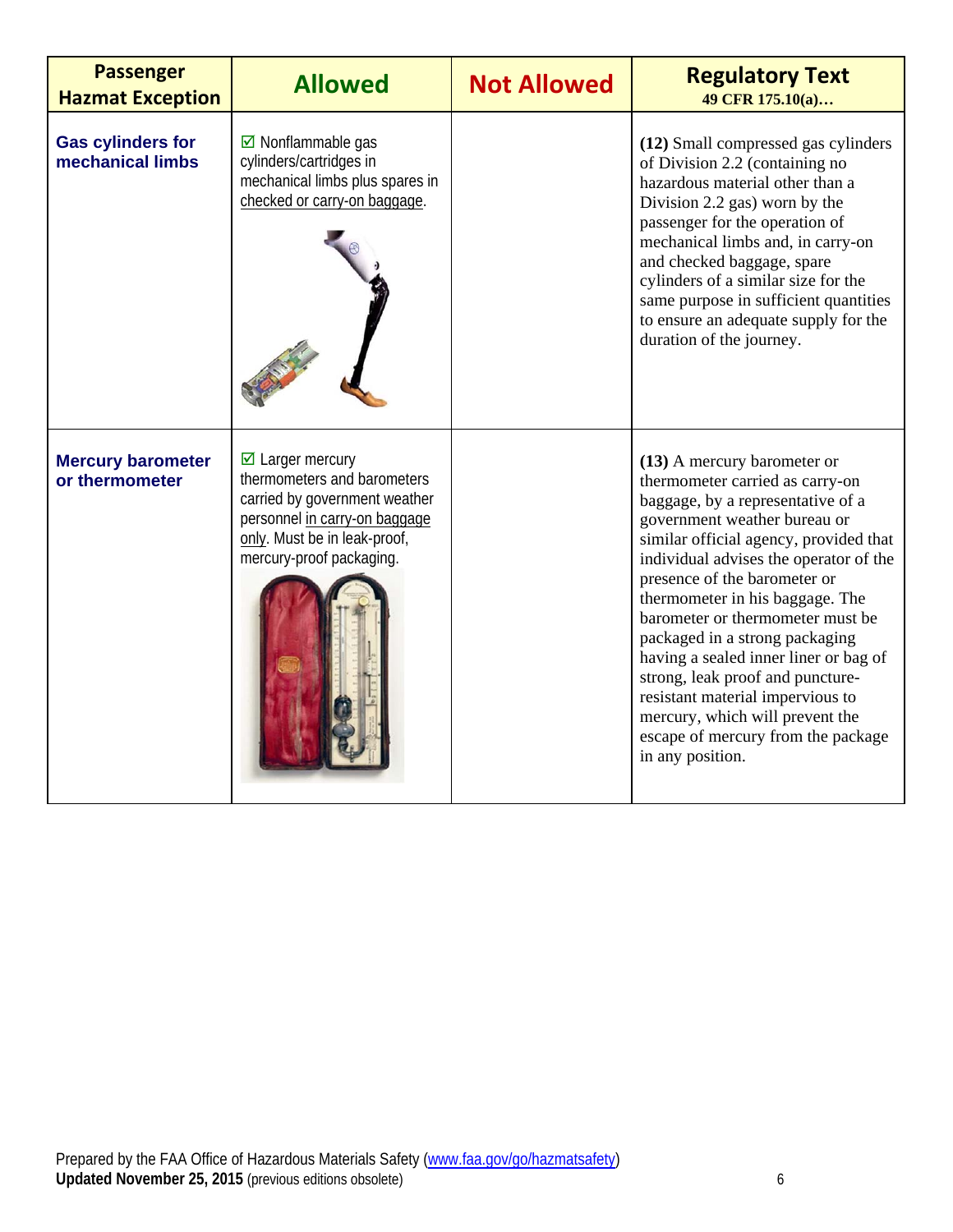| <b>Passenger</b><br><b>Hazmat Exception</b>              | <b>Allowed</b>                                                                                                                                                                                               | <b>Not Allowed</b>                                                                                                                                                                                                         | <b>Regulatory Text</b><br>49 CFR 175.10(a)                                                                                                                                                                                                                                                                                                                                                                                                                                                                                                                                                                                                                                                                       |
|----------------------------------------------------------|--------------------------------------------------------------------------------------------------------------------------------------------------------------------------------------------------------------|----------------------------------------------------------------------------------------------------------------------------------------------------------------------------------------------------------------------------|------------------------------------------------------------------------------------------------------------------------------------------------------------------------------------------------------------------------------------------------------------------------------------------------------------------------------------------------------------------------------------------------------------------------------------------------------------------------------------------------------------------------------------------------------------------------------------------------------------------------------------------------------------------------------------------------------------------|
| <b>Heat-producing</b><br>equipment (battery<br>operated) | Diving lamps and other<br>☑<br>battery-operated extreme heat<br>producing equipment in carry-on<br>or checked baggage. Energy<br>source or a heat producing<br>component must be<br>disconnected or removed. | B Heat-producing<br>devices containing<br>batteries without<br>protection from accidental<br>activation.<br><b>E</b> Unprotected spare<br>batteries.                                                                       | (14) Electrically powered heat-<br>producing articles (e.g., battery-<br>operated equipment such as diving<br>lamps and soldering equipment) as<br>checked* or carry-on baggage only<br>and with the approval of the operator<br>of the aircraft. The heat-producing<br>component, the energy source, or<br>other component (e.g., fuse) must be<br>removed to prevent unintentional<br>functioning during transport. Any<br>battery that is removed must be<br>protected against short circuit by<br>placement in original retail<br>packaging or by otherwise insulating<br>terminals (e.g., by taping over<br>exposed terminals or placing each<br>battery in a separate plastic bag or<br>protective pouch). |
|                                                          |                                                                                                                                                                                                              | Removed or spare<br>batteries must be<br>protected from short<br>circuit-don't allow<br>the battery terminals<br>to touch other metal.<br>Removed or spare<br>lithium batteries must<br>be carried in carry-on<br>baggage. |                                                                                                                                                                                                                                                                                                                                                                                                                                                                                                                                                                                                                                                                                                                  |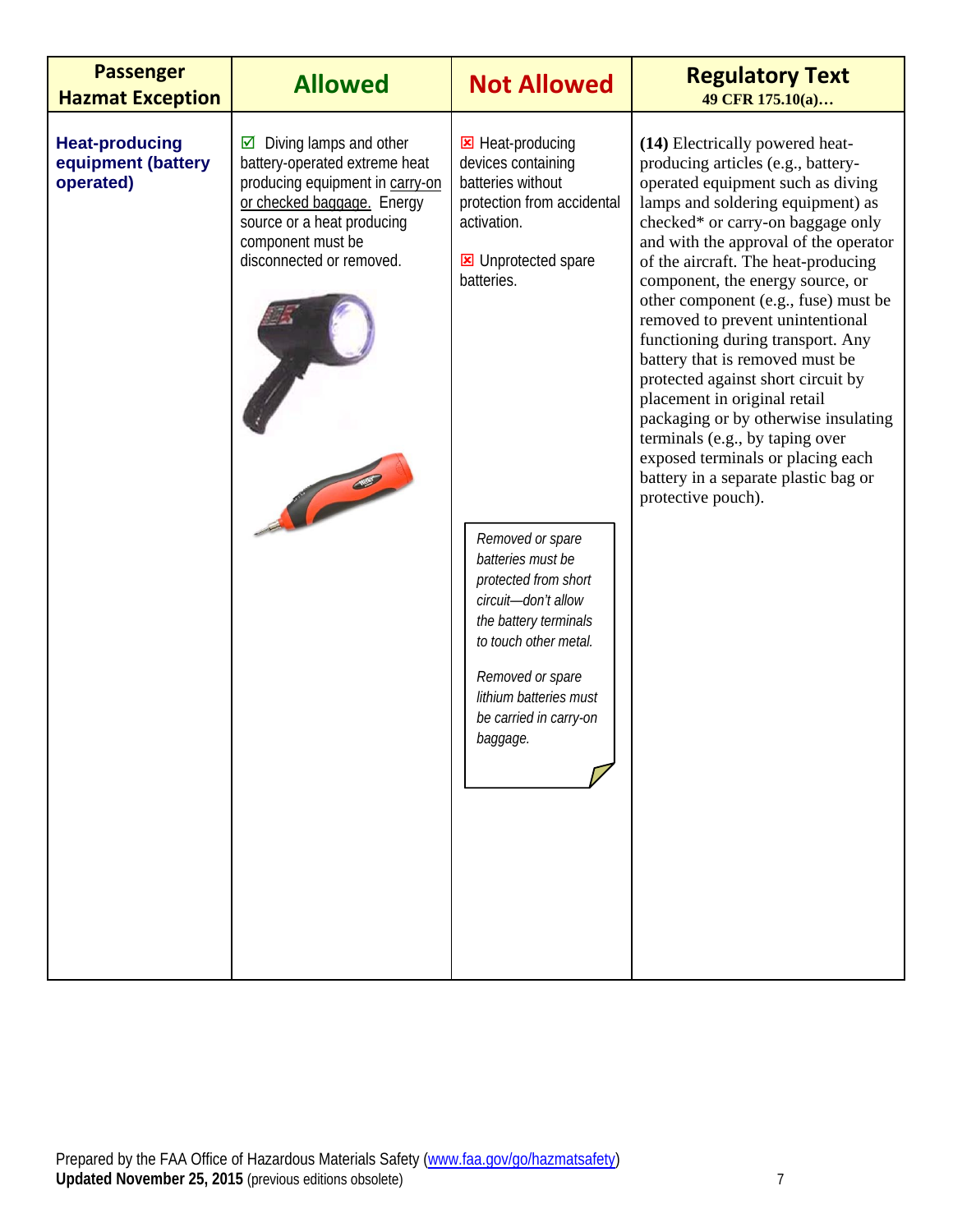| <b>Passenger</b><br><b>Hazmat Exception</b>                                                                                                                                                                                                                                                                                     | <b>Allowed</b>                                                                                                                                                                                  | <b>Not Allowed</b> | <b>Regulatory Text</b><br>49 CFR 175.10(a)                                                                                                                                                                                                                                                                                                                                                                                                                                                                                                                                                                                                                                                                                                                                                                                                                                                                                                                                                                                                                                                                                                                                                                                                                                                                                                                                                                                                                                                                  |
|---------------------------------------------------------------------------------------------------------------------------------------------------------------------------------------------------------------------------------------------------------------------------------------------------------------------------------|-------------------------------------------------------------------------------------------------------------------------------------------------------------------------------------------------|--------------------|-------------------------------------------------------------------------------------------------------------------------------------------------------------------------------------------------------------------------------------------------------------------------------------------------------------------------------------------------------------------------------------------------------------------------------------------------------------------------------------------------------------------------------------------------------------------------------------------------------------------------------------------------------------------------------------------------------------------------------------------------------------------------------------------------------------------------------------------------------------------------------------------------------------------------------------------------------------------------------------------------------------------------------------------------------------------------------------------------------------------------------------------------------------------------------------------------------------------------------------------------------------------------------------------------------------------------------------------------------------------------------------------------------------------------------------------------------------------------------------------------------------|
| <b>Wheelchairs and</b><br>mobility devices<br>with nonspillable or<br>dry sealed batteries<br>See separate entry for lithium<br>ion batteries.<br>"Nonspillable" is intended to<br>describe "wet" batteries<br>where the electrolyte won't<br>leak from a cracked battery<br>case. This includes gel-cell<br>and AGM batteries. | $\triangleright$ Wheelchair or other battery<br>powered mobility device<br>equipped with a nonspillable<br>battery when carried as checked<br>baggage.<br>Nonspillable or<br>dry sealed battery |                    | (15) A wheelchair or other battery-<br>powered mobility aid equipped with<br>a nonspillable battery or a dry sealed<br>battery when carried as checked<br>baggage, provided—<br>(i) The battery conforms to the<br>requirements of $\S 173.159a(d)$ of this<br>subchapter for non-spillable<br>batteries;<br>(ii) The battery conforms to the<br>requirements of $\S$ 172.102(c)(1),<br>Special provision 130 of this<br>subchapter for dry sealed batteries,<br>as applicable;<br>(iii) Visual inspection including<br>removal of the battery, where<br>necessary, reveals no obvious defects<br>(removal of the battery from the<br>housing should be performed by<br>qualified airline personnel only);<br>(iv) The battery is disconnected<br>and the battery terminals are<br>protected to prevent short circuits,<br>unless the wheelchair or mobility aid<br>design provides an effective means<br>of preventing unintentional<br>activation, and<br>(A) Securely attached to the<br>wheelchair or mobility aid;<br>(B) Is removed and placed in a<br>strong, rigid packaging marked<br>"NONSPILLABLE BATTERY"<br>(unless fully enclosed in a rigid<br>housing that is properly marked);<br>(C) Is removed and placed in a<br>strong, rigid packaging marked with<br>the words "not restricted" in<br>accordance with paragraph $(c)(2)$ of<br>$§ 172.102(c)(1)$ , Special provision<br>130, of this subchapter; or<br>(D) Is handled in accordance with<br>paragraph $(a)(16)(iv)$ of this section. |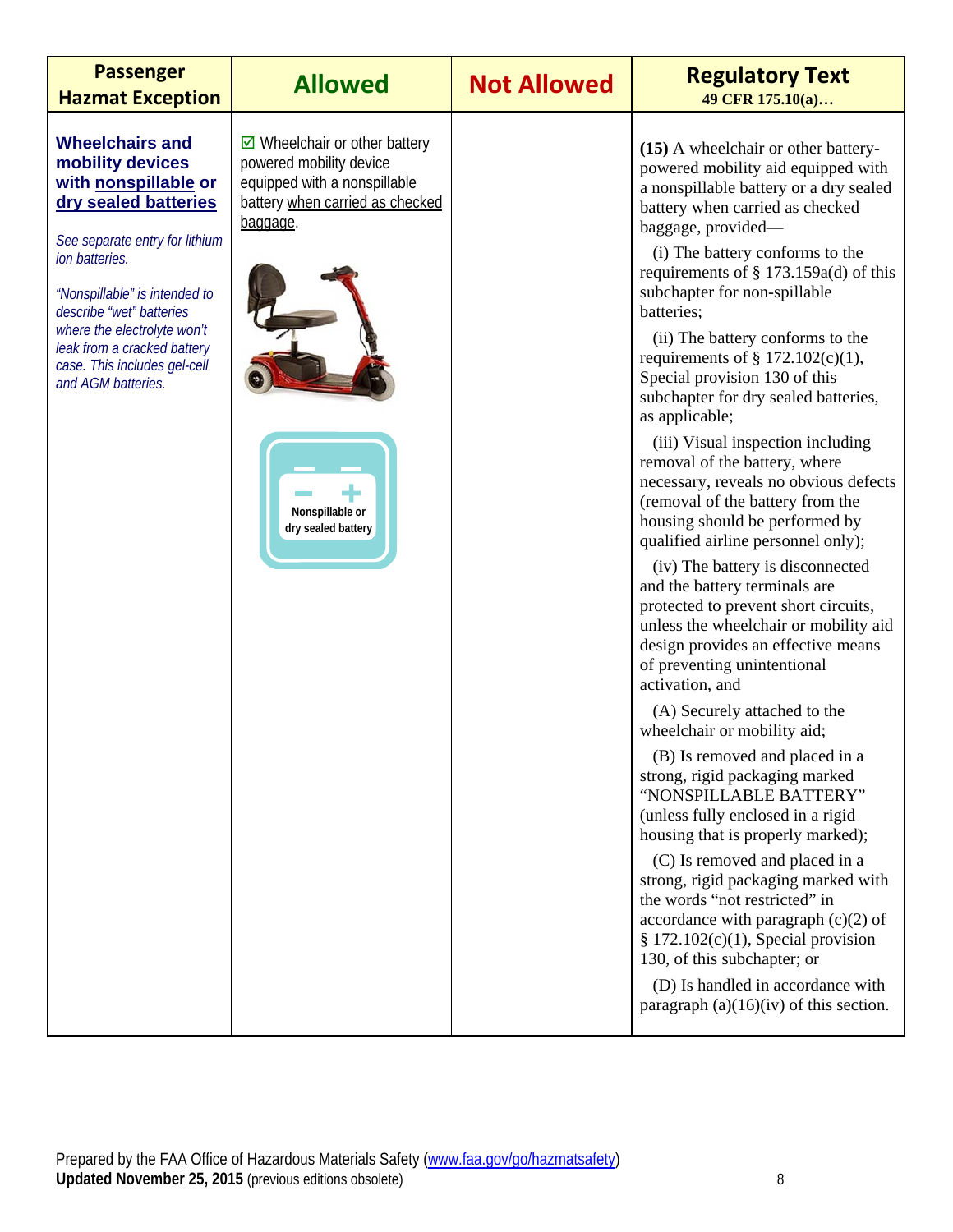| <b>Passenger</b><br><b>Hazmat Exception</b>                                          | <b>Allowed</b>                                                                                                                                                                                                                                                                                    | <b>Not Allowed</b> | <b>Regulatory Text</b><br>49 CFR 175.10(a)                                                                                                                                                                                                                                                                                                                                                                                                                                                                                                                                                                                                                                                                                                                                                                                                                                                                                                                                                                                                                                                                                                                                                                                                                                                                                                                                                                                                                                                                                                                             |
|--------------------------------------------------------------------------------------|---------------------------------------------------------------------------------------------------------------------------------------------------------------------------------------------------------------------------------------------------------------------------------------------------|--------------------|------------------------------------------------------------------------------------------------------------------------------------------------------------------------------------------------------------------------------------------------------------------------------------------------------------------------------------------------------------------------------------------------------------------------------------------------------------------------------------------------------------------------------------------------------------------------------------------------------------------------------------------------------------------------------------------------------------------------------------------------------------------------------------------------------------------------------------------------------------------------------------------------------------------------------------------------------------------------------------------------------------------------------------------------------------------------------------------------------------------------------------------------------------------------------------------------------------------------------------------------------------------------------------------------------------------------------------------------------------------------------------------------------------------------------------------------------------------------------------------------------------------------------------------------------------------------|
| <b>Wheelchairs and</b><br>mobility devices<br>with wet spillable<br><b>batteries</b> | $\boxdot$ Wheelchair or other battery<br>powered mobility device<br>equipped with a spillable battery<br>when carried as checked<br>baggage. Device must be<br>stowed so the battery is upright<br>or the battery must be<br>disconnected and packaged<br>separately.<br> 11<br>Spillable battery |                    | (16) A wheelchair or other battery-<br>powered mobility aid equipped with<br>a spillable battery, when carried as<br>checked baggage, provided-<br>(i) Visual inspection including<br>removal of the battery, where<br>necessary, reveals no obvious defects<br>(however, removal of the battery<br>from the housing should be<br>performed by qualified airline<br>personnel only);<br>(ii) The battery is disconnected and<br>terminals are insulated to prevent<br>short circuits;<br>(iii) The pilot-in-command is<br>advised, either orally or in writing,<br>prior to departure, as to the location<br>of the battery aboard the aircraft; and<br>(iv) The wheelchair or mobility aid<br>is loaded, stowed, secured and<br>unloaded in an upright position, or<br>the battery is removed, and carried in<br>a strong, rigid packaging under the<br>following conditions:<br>(A) The packaging must be leak-<br>tight and impervious to battery fluid.<br>An inner liner may be used to satisfy<br>this requirement if there is absorbent<br>material placed inside of the liner<br>and the liner has a leakproof closure;<br>(B) The battery must be protected<br>against short circuits, secured upright<br>in the packaging, and be packaged<br>with enough compatible absorbent<br>material to completely absorb liquid<br>contents in the event of rupture of<br>the battery; and<br>(C) The packaging must be labeled<br>with a CORROSIVE label, marked<br>to indicate proper orientation, and<br>marked with the words "Battery,<br>wet, with wheelchair." |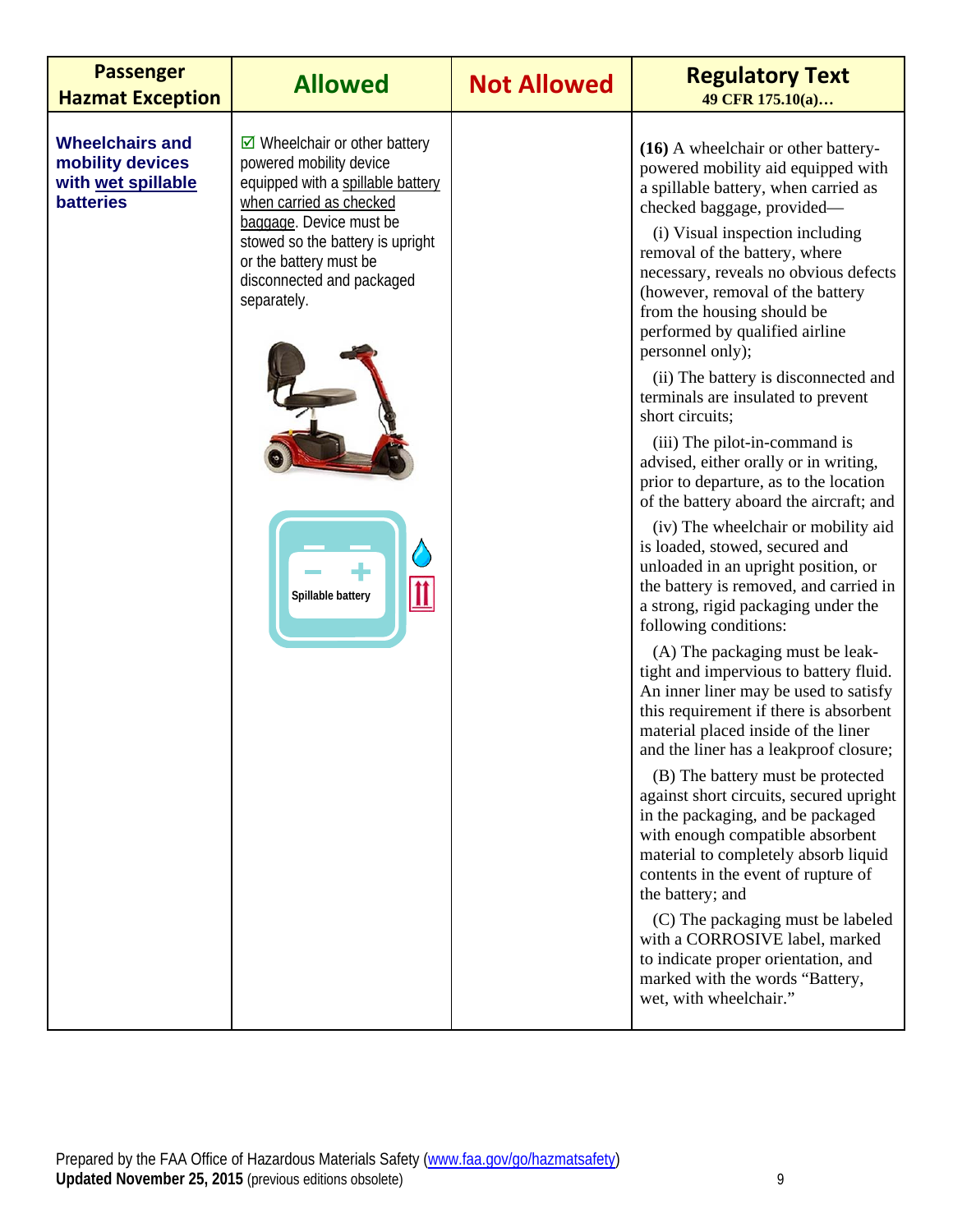| <b>Passenger</b><br><b>Hazmat Exception</b>                    | <b>Allowed</b>                                                                                            | <b>Not Allowed</b>                                                              | <b>Regulatory Text</b><br>49 CFR 175.10(a)                                                                                                                                                                                                                                                                                                                           |
|----------------------------------------------------------------|-----------------------------------------------------------------------------------------------------------|---------------------------------------------------------------------------------|----------------------------------------------------------------------------------------------------------------------------------------------------------------------------------------------------------------------------------------------------------------------------------------------------------------------------------------------------------------------|
| <b>Wheelchairs and</b><br>mobility devices<br>with lithium ion | $\boxtimes$ Wheelchair or other battery<br>powered mobility device<br>equipped with a lithium ion         | <b>E</b> Lithium ion batteries<br>exceeding a rating of 300<br>watt hours (Wh). | $(17)$ A wheelchair or other mobility aid<br>equipped with a lithium ion battery, when<br>carried as checked baggage, provided-                                                                                                                                                                                                                                      |
| <b>batteries</b>                                               | battery (rechargeable lithium<br>battery) carried as checked<br>baggage.                                  |                                                                                 | (i) The lithium ion battery must be of a type<br>that successfully passed each test in the UN<br>Manual of Tests and Criteria (IBR; see<br>§171.7 of this subchapter), as specified in<br>§173.185 of this subchapter, unless approved<br>by the Associate Administrator;                                                                                            |
|                                                                |                                                                                                           |                                                                                 | (ii) The operator must verify that:<br>(A) Visual inspection of the wheelchair<br>or other mobility aid reveals no obvious<br>defects:<br>(B) Battery terminals are protected from<br>short circuits (e.g., enclosed within a battery<br>housing);<br>(C) The battery must be securely attached<br>to the mobility aid; and<br>(D) Electrical circuits are isolated; |
|                                                                | Lithium ion<br>battery                                                                                    |                                                                                 | (iii) The wheelchair or other mobility aid<br>must be loaded and stowed in such a manner<br>to prevent its unintentional activation and its<br>battery must be protected from short<br>circuiting;                                                                                                                                                                   |
|                                                                |                                                                                                           |                                                                                 | (iv) The wheelchair or other mobility aid<br>must be protected from damage by the<br>movement of baggage, mail, service items, or<br>other cargo;                                                                                                                                                                                                                    |
|                                                                |                                                                                                           |                                                                                 | (v) Where a lithium ion battery-powered<br>wheelchair or other mobility aid is<br>specifically designed to allow its battery to<br>be removed by the user (e.g., collapsible):<br>(A) The battery must be removed from<br>the wheelchair or other mobility aid                                                                                                       |
| "Watt Hours" Explained                                         |                                                                                                           |                                                                                 | according to instructions provided by the<br>wheelchair or other mobility aid owner or its<br>manufacturer;                                                                                                                                                                                                                                                          |
| <b>Battery rules sometimes</b><br>specify Watt Hours (Wh).     |                                                                                                           |                                                                                 | (B) The battery must be carried in carry-<br>on baggage only;<br>(C) Battery terminals must be protected                                                                                                                                                                                                                                                             |
| Volts x Amp Hours (Ah)<br>= Watt Hours (Wh)                    | $\triangleright$ If a collapsible mobility<br>device has an unprotected<br>removable lithium ion battery, |                                                                                 | from short circuits (by placement in original<br>retail packaging or otherwise insulating the<br>terminal e.g., by taping over exposed                                                                                                                                                                                                                               |
| 0r<br>Volts x mAh $\div$ 1000                                  | the battery must be removed,<br>terminals protected, and                                                  |                                                                                 | terminals or placing each battery in a<br>separate plastic bag or protective pouch);<br>(D) The battery must not exceed 300                                                                                                                                                                                                                                          |
| $=$ <i>Watt Hours</i><br>Example: a battery rated              | carried in carry-on<br>baggage-with airline                                                               |                                                                                 | Watt-hour (Wh); and<br>(E) A maximum of one spare battery not                                                                                                                                                                                                                                                                                                        |
| at 12 volts and 3000 mAh<br>(or $3 Ah$ ) = $36 Wh$             | approval. The battery (and<br>one spare) cannot exceed                                                    |                                                                                 | exceeding 300 Wh or two spares not<br>exceeding 160 Wh each may be carried;                                                                                                                                                                                                                                                                                          |
|                                                                | 300 watt hours (Wh) each. If<br>two spare batteries are                                                   |                                                                                 | (vi) The pilot-in-command is advised either<br>orally or in writing, prior to departure, as to                                                                                                                                                                                                                                                                       |
|                                                                | carried they are limited to<br>160 Wh each.                                                               |                                                                                 | the location of the lithium ion battery or<br>batteries aboard the aircraft.                                                                                                                                                                                                                                                                                         |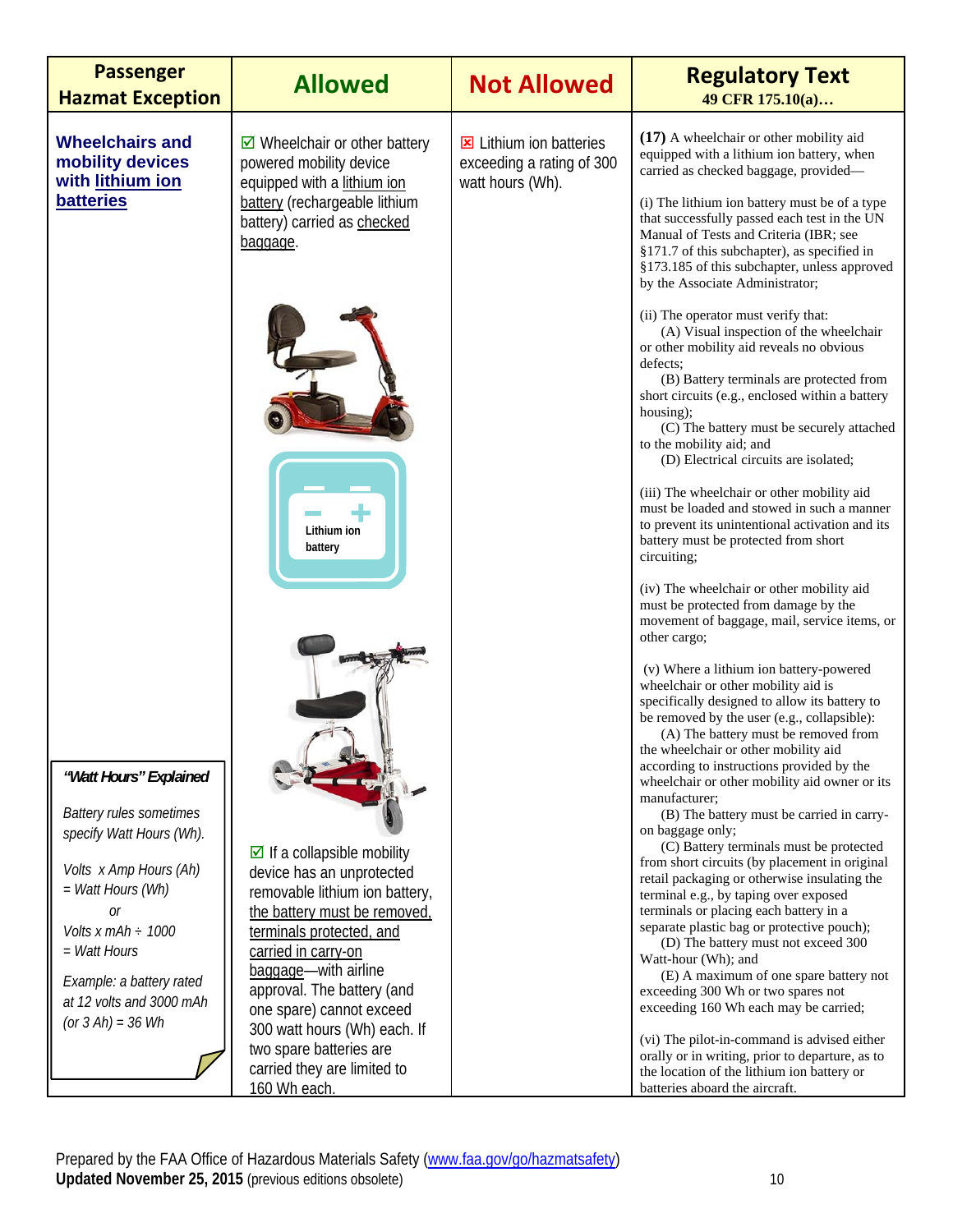| <b>Passenger</b><br><b>Hazmat Exception</b>                                                                                                                                           | <b>Allowed</b>                                                                                                                                                                                                                                                                                                                                                                                                                                                                                                                                                                                                                                                                             | <b>Not Allowed</b>                                                                                                                                                                                                                                                                                                                                                                                                                                                                                                                                                                                                                                                                                                                                      | <b>Regulatory Text</b><br>49 CFR 175.10(a)                                                                                                                                                                                                                                                                                                                                                                                                                                                                                                                                                                                                                                                                                                                                                                                                                                                                                                                                                                                                                                                                                                                                                                                                                                                                                                                                                                                                                                                                                                                                                                                                                                                                                                                                 |
|---------------------------------------------------------------------------------------------------------------------------------------------------------------------------------------|--------------------------------------------------------------------------------------------------------------------------------------------------------------------------------------------------------------------------------------------------------------------------------------------------------------------------------------------------------------------------------------------------------------------------------------------------------------------------------------------------------------------------------------------------------------------------------------------------------------------------------------------------------------------------------------------|---------------------------------------------------------------------------------------------------------------------------------------------------------------------------------------------------------------------------------------------------------------------------------------------------------------------------------------------------------------------------------------------------------------------------------------------------------------------------------------------------------------------------------------------------------------------------------------------------------------------------------------------------------------------------------------------------------------------------------------------------------|----------------------------------------------------------------------------------------------------------------------------------------------------------------------------------------------------------------------------------------------------------------------------------------------------------------------------------------------------------------------------------------------------------------------------------------------------------------------------------------------------------------------------------------------------------------------------------------------------------------------------------------------------------------------------------------------------------------------------------------------------------------------------------------------------------------------------------------------------------------------------------------------------------------------------------------------------------------------------------------------------------------------------------------------------------------------------------------------------------------------------------------------------------------------------------------------------------------------------------------------------------------------------------------------------------------------------------------------------------------------------------------------------------------------------------------------------------------------------------------------------------------------------------------------------------------------------------------------------------------------------------------------------------------------------------------------------------------------------------------------------------------------------|
| <b>Batteries in portable</b><br>electronic devices<br>for personal use<br><b>Spare batteries for</b><br>these devices<br>See next page for<br>electronic cigarettes and<br>vaporizers | ☑ Batteries installed in portable<br>electronic devices may be in<br>carry-on* and checked<br>baggage.<br>$\boxtimes$ All spare batteries must be<br>protected from damage and<br>short circuit (in original<br>packaging or otherwise securely<br>packed with battery terminals<br>protected from contacting other<br>metal).<br>☑ Spare lithium metal and<br>lithium ion batteries must be<br>placed in carry-on baggage only<br>-and removed from carry-on if<br>the bag is checked at the gate<br>or at planeside.<br>$\boxtimes$ Spare non-lithium dry<br>batteries (alkaline, NiMH, etc.)<br>may be in carry-on or checked<br>baggage if protected from<br>damage and short circuit. | Spare lithium metal<br>and lithium ion batteries in<br>checked baggage-<br>including bags checked at<br>the gate or at planeside.<br>Loose batteries not<br>protected from short<br>circuit.<br>Batteries being carried<br>for resale/distribution (not<br>personal use).<br><b>E</b> Wet batteries.<br>Car and motorcycle<br>batteries.<br>See separate entry for<br>battery-powered wheelchairs<br>and mobility devices.<br>Devices with batteries<br>installed but no protection<br>from accidental<br>activation-if they can<br>cause significant heat<br>when accidentally turned<br>on. This may include toys,<br>wheeled devices, and<br>battery-powered drills<br>without a drill case or<br>other switch protection.<br>Removed batteries must | $(18)$ Except as provided in §173.21 of this<br>subchapter, portable electronic devices (e.g.,<br>watches, calculating machines, cameras,<br>cellular phones, laptop and notebook<br>computers, camcorders, medical devices etc.)<br>containing dry cells or dry batteries<br>(including lithium cells or batteries) and<br>spare dry cells or batteries for these devices,<br>when carried by passengers or crew members<br>for personal use. Portable electronic devices<br>powered by lithium batteries may be carried<br>in either checked or carry-on baggage. Spare<br>lithium batteries must be carried in carry-<br>on baggage only. Each installed or spare<br>lithium battery must be of a type proven to<br>meet the requirements of each test in the UN<br>Manual of Tests and Criteria, Part III, Sub-<br>section 38.3 and each spare lithium battery<br>must be individually protected so as to<br>prevent short circuits (e.g., by placement in<br>original retail packaging, by otherwise<br>insulating terminals by taping over exposed<br>terminals, or placing each battery in a<br>separate plastic bag or protective pouch). In<br>addition, each installed or spare lithium<br>battery must not exceed the following:<br>(i) For a lithium metal battery, a lithium<br>content of not more than 2 grams per<br>battery; or<br>(ii) For a lithium ion battery, the<br>Watt-hour rating must not exceed 100<br>Wh. With the approval of the operator,<br>portable electronic devices may contain<br>lithium ion batteries exceeding 100 Wh,<br>but not exceeding 160 Wh and no more<br>than two individually protected lithium<br>ion batteries each exceeding 100 Wh,<br>but not exceeding 160 Wh, may be<br>carried per person as spare batteries in |
| "Watt Hours" Explained<br><b>Battery rules sometimes</b><br>specify Watt Hours (Wh).                                                                                                  |                                                                                                                                                                                                                                                                                                                                                                                                                                                                                                                                                                                                                                                                                            | be placed in carry-on and<br>protected from short<br>circuit.                                                                                                                                                                                                                                                                                                                                                                                                                                                                                                                                                                                                                                                                                           | carry-on baggage.<br>(iii) For a non-spillable battery, the<br>battery and equipment must conform to<br>§173.159a(d). Each battery must not                                                                                                                                                                                                                                                                                                                                                                                                                                                                                                                                                                                                                                                                                                                                                                                                                                                                                                                                                                                                                                                                                                                                                                                                                                                                                                                                                                                                                                                                                                                                                                                                                                |
| Volts x Amp Hours (Ah)<br>= Watt Hours (Wh)<br>Оr<br>Volts $x$ mAh $\div$ 1000<br>= Watt Hours<br>Example: a battery rated<br>at 12 volts and 3000 mAh<br>(or $3 Ah$ ) = $36 Wh$      | $\boxtimes$ Nonspillable gel-cell batteries<br>for portable electronics are<br>limited to 12 volts and 100 watt<br>hours. There's a limit of two (2)<br>spare gel-cell batteries. Spares<br>may be in carry-on or checked<br>baggage when protected from<br>damage and short circuit.                                                                                                                                                                                                                                                                                                                                                                                                      | * TSA security<br>rules prohibit<br>many power tools<br>(drills, saws, etc.)<br>in carry-on<br>baggage.                                                                                                                                                                                                                                                                                                                                                                                                                                                                                                                                                                                                                                                 | exceed a voltage greater than 12 volts<br>and a watt-hour rating of not more than<br>100 Wh. No more than two individually<br>protected spare batteries may be carried.<br>Such equipment and spare batteries must<br>be carried in checked or carry-on<br>baggage.<br>(iv) Articles containing lithium metal or<br>lithium ion cells or batteries the primary<br>purpose of which is to provide power to<br>another device must be carried as spare<br>batteries in accordance with the<br>provisions of this paragraph.                                                                                                                                                                                                                                                                                                                                                                                                                                                                                                                                                                                                                                                                                                                                                                                                                                                                                                                                                                                                                                                                                                                                                                                                                                                  |

Prepared by the FAA Office of Hazardous Materials Safety (www.faa.gov/go/hazmatsafety) **Updated November 25, 2015** (previous editions obsolete) 11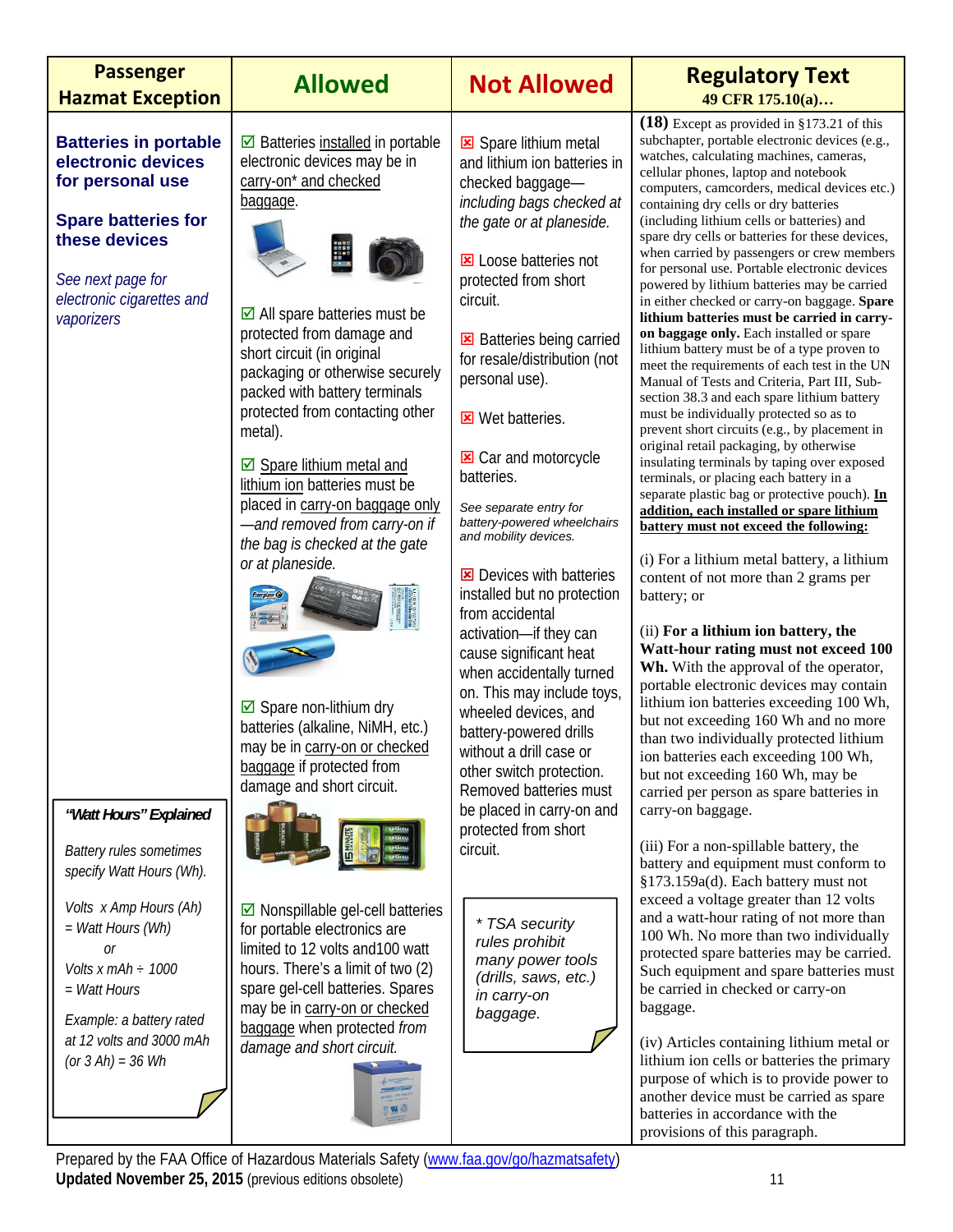| <b>Passenger</b><br><b>Hazmat Exception</b>                                                                    | <b>Allowed</b>                                                                                                                                                                                                                                                                                                                                                        | <b>Not Allowed</b>                                                                                                                                                                                                                                                                                                                                                                                                                                                                                                                                        | <b>Regulatory Text</b><br>49 CFR 175.10(a)                                                                                                                                                                                                                                                                                                                                                                                                                                                                                                                                                                                                                                                                                                                                                                                                                                                                                                                                                                                                                                                                                                                           |
|----------------------------------------------------------------------------------------------------------------|-----------------------------------------------------------------------------------------------------------------------------------------------------------------------------------------------------------------------------------------------------------------------------------------------------------------------------------------------------------------------|-----------------------------------------------------------------------------------------------------------------------------------------------------------------------------------------------------------------------------------------------------------------------------------------------------------------------------------------------------------------------------------------------------------------------------------------------------------------------------------------------------------------------------------------------------------|----------------------------------------------------------------------------------------------------------------------------------------------------------------------------------------------------------------------------------------------------------------------------------------------------------------------------------------------------------------------------------------------------------------------------------------------------------------------------------------------------------------------------------------------------------------------------------------------------------------------------------------------------------------------------------------------------------------------------------------------------------------------------------------------------------------------------------------------------------------------------------------------------------------------------------------------------------------------------------------------------------------------------------------------------------------------------------------------------------------------------------------------------------------------|
| <b>Electronic</b><br>cigarettes<br>(e-cigarettes)<br><b>Vaporizers (vaping</b><br>devices, vape pens,<br>etc.) | $\triangleright$ E-cigarettes and vaporizer<br>devices carried on one's person<br>(pocket) or in carry-on baggage.<br>Devices and spare batteries<br>must be removed from carry-on<br>bags that are checked at the<br>gate or planeside.<br>CONTRACTOR<br>☑ Spare batteries in carry-on<br>baggage -when batteries are<br>protected from damage and<br>short circuit. | $E$ -cigarettes, vaping<br>devices, and similar<br>devices in checked<br>baggage - including<br>carry-on bags that are<br>checked at the gate or<br>planeside.<br>Spare lithium batteries<br>in checked baggage -<br>including carry-on bags<br>that are checked at the<br>gate or planeside.<br>Recharging the<br>devices or batteries while<br>on board the aircraft.<br>Devices that are not<br>protected from accidental<br>activation or overheating,<br>including the use of<br>incompatible batteries.<br><b>E</b> Unprotected spare<br>batteries. | $(19)$ Except as provided in §173.21 of<br>this subchapter, battery-powered<br>portable electronic smoking devices<br>(e.g., e-cigarettes, e-cigs, e-cigars, e-<br>pipes, e-hookahs, personal vaporizers,<br>electronic nicotine delivery systems)<br>when carried by passengers or<br>crewmembers for personal use must be<br>carried on one's person or in carry-on<br>baggage only.<br>Spare lithium batteries must be<br>individually protected so as to prevent<br>short circuits (by placement in original<br>retail packaging or by otherwise<br>insulating terminals, e.g., by taping over<br>exposed terminals or placing each<br>battery in a separate plastic bag or<br>protective pouch).<br>Each lithium battery must be of a type<br>which meets the requirements of each<br>test in the UN Manual of Tests and<br>Criteria, Part III, Sub-section 38.3.<br>Recharging of the devices and/or the<br>batteries on board the aircraft is not<br>permitted.<br>Each battery must not exceed the<br>following:<br>(i) For lithium metal batteries, a lithium<br>content of 2 grams; or<br>(ii) For lithium ion batteries, a Watt-hour<br>rating of 100 Wh. |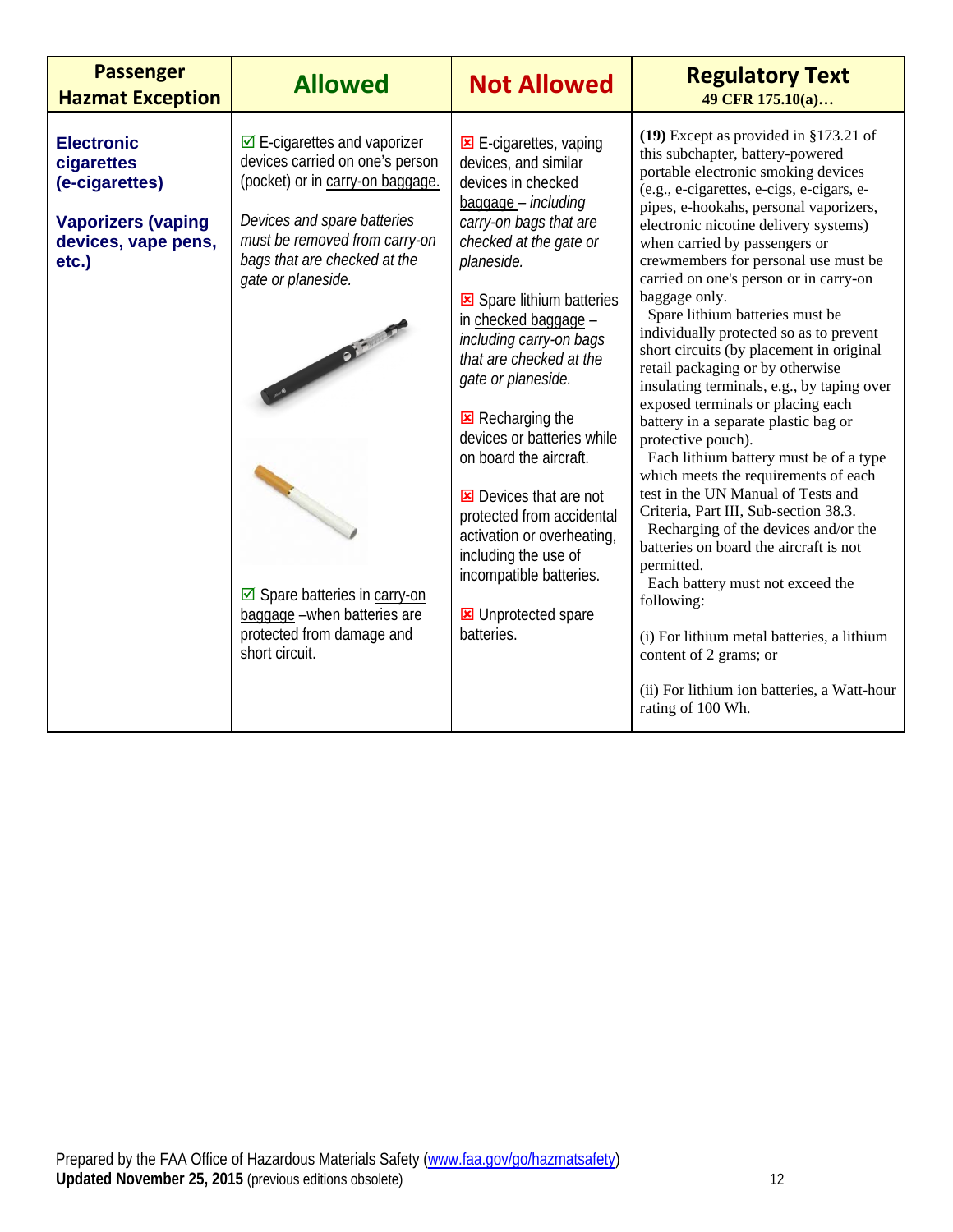| <b>Passenger</b><br><b>Hazmat Exception</b>             | <b>Allowed</b>                                                                                                                                                                                                                                                                                                                                                                                                                                                                                                            | <b>Not Allowed</b>                                                                                 | <b>Regulatory Text</b><br>49 CFR 175.10(a)                                                                                                                                                                                                                                                                                                                                                                                                                                                                                                                                                                                                                                                                                                                                                                                                                                                                                                                                                                                                                                                                                                                                                                                                                                                                                                                                                                                                                                                                                                                                                                                                                                                                                                                                                                                                                                                                                                                                                                                                                                                                                                                                                                                                                                                                                                                                                                                                                                                                                                                                                                                                                                                                                                                                                                           |
|---------------------------------------------------------|---------------------------------------------------------------------------------------------------------------------------------------------------------------------------------------------------------------------------------------------------------------------------------------------------------------------------------------------------------------------------------------------------------------------------------------------------------------------------------------------------------------------------|----------------------------------------------------------------------------------------------------|----------------------------------------------------------------------------------------------------------------------------------------------------------------------------------------------------------------------------------------------------------------------------------------------------------------------------------------------------------------------------------------------------------------------------------------------------------------------------------------------------------------------------------------------------------------------------------------------------------------------------------------------------------------------------------------------------------------------------------------------------------------------------------------------------------------------------------------------------------------------------------------------------------------------------------------------------------------------------------------------------------------------------------------------------------------------------------------------------------------------------------------------------------------------------------------------------------------------------------------------------------------------------------------------------------------------------------------------------------------------------------------------------------------------------------------------------------------------------------------------------------------------------------------------------------------------------------------------------------------------------------------------------------------------------------------------------------------------------------------------------------------------------------------------------------------------------------------------------------------------------------------------------------------------------------------------------------------------------------------------------------------------------------------------------------------------------------------------------------------------------------------------------------------------------------------------------------------------------------------------------------------------------------------------------------------------------------------------------------------------------------------------------------------------------------------------------------------------------------------------------------------------------------------------------------------------------------------------------------------------------------------------------------------------------------------------------------------------------------------------------------------------------------------------------------------------|
| <b>Fuel cells for</b><br>portable electronic<br>devices | $\boxtimes$ Fuel cells for portable<br>electronics allowed in carry-on<br>baggage only.<br>$\boxtimes$ Two spare fuel cell cartridges<br>allowed in carry-on baggage<br>only, except that cartridges<br>containing only flammable liquid<br>or corrosives may also be<br>carried in checked baggage.<br>The fuel cells must be marked<br>"Approved for carriage in aircraft<br>cabin."<br>The fuel cell <i>cartridges</i> must be<br>marked with the quantity and<br>type of fuel.<br><b>REGISTER</b><br><b>HYDROSTIK</b> | Refilling a fuel cell<br>(other than installing a<br>cartridge) is not allowed<br>on the aircraft. | (20) Fuel cells used to power portable<br>electronic devices (e.g., cameras, cellular<br>phones, laptop computers and camcorders)<br>and spare fuel cell cartridges when<br>transported personal use under the following<br>conditions:<br>(i) Fuel cells and fuel cell cartridges may contain<br>only Division 2.1 liquefied flammable gas, or<br>hydrogen in a metal hydride, Class 3 flammable<br>liquid (including methanol), Division 4.3 water-<br>reactive material, or Class 8 corrosive material;<br>(ii) The quantity of fuel in any fuel cell or fuel cell<br>cartridge may not exceed:<br>$(A)$ 200 mL $(6.76$ ounces) for liquids;<br>(B) 120 mL (4 fluid ounces) for liquefied gases<br>in non-metallic fuel cell cartridges, or 200 mL<br>(6.76 ounces) for liquefied gases in metal fuel cell<br>cartridges;<br>$(C)$ 200 g (7 ounces) for solids; or<br>(D) For hydrogen in metal hydride, the fuel cell<br>cartridges must have a water capacity of 120 mL (4)<br>fluid ounces) or less;<br>(iii) No more than two spare fuel cell cartridges<br>may be carried by a passenger or crew member as<br>follows:<br>(A) Fuel cell cartridges containing Class 3<br>flammable liquid (including methanol) and Class 8<br>corrosive material in carry-on or checked baggage;<br>and<br>(B) Division 2.1 liquefied flammable gas or<br>hydrogen in a metal hydride and Division 4.3<br>water-reactive material in carry-on baggage only;<br>(iv) Fuel cells containing fuel are permitted in<br>carry-on baggage only;<br>(v) Fuel cell cartridges containing hydrogen in a<br>metal hydride must meet the requirements in<br>§173.230(d) of this subchapter;<br>(vi) Refueling of a fuel cell aboard an aircraft is<br>not permitted except that the installation of a spare<br>cartridge is allowed;<br>(vii) Each fuel cell and fuel cell cartridge must<br>conform to IEC 62282-6-100 and IEC 62282-6-<br>100 Amend. 1 (IBR; see §171.7 of this subchapter)<br>and must be marked with a manufacturer's<br>certification that it conforms to the specification.<br>In addition, each fuel cell cartridge must be<br>marked with the maximum quantity and type of<br>fuel in the cartridge;<br>(viii) Interaction between fuel cells and integrated<br>batteries in a device must conform to IEC 62282-<br>6-100 and IEC 62282-6-100 Amend. 1 (IBR, see<br>§171.7 of this subchapter). Fuel cells whose sole<br>function is to charge a battery in the device are not<br>permitted; and<br>(ix) Fuel cells must be of a type that will not<br>charge batteries when the consumer electronic<br>device is not in use and must be durably marked by<br>the manufacturer with the wording: "APPROVED<br>FOR CARRIAGE IN AIRCRAFT CABIN<br>ONLY" to indicate that the fuel cell meets this<br>requirement. |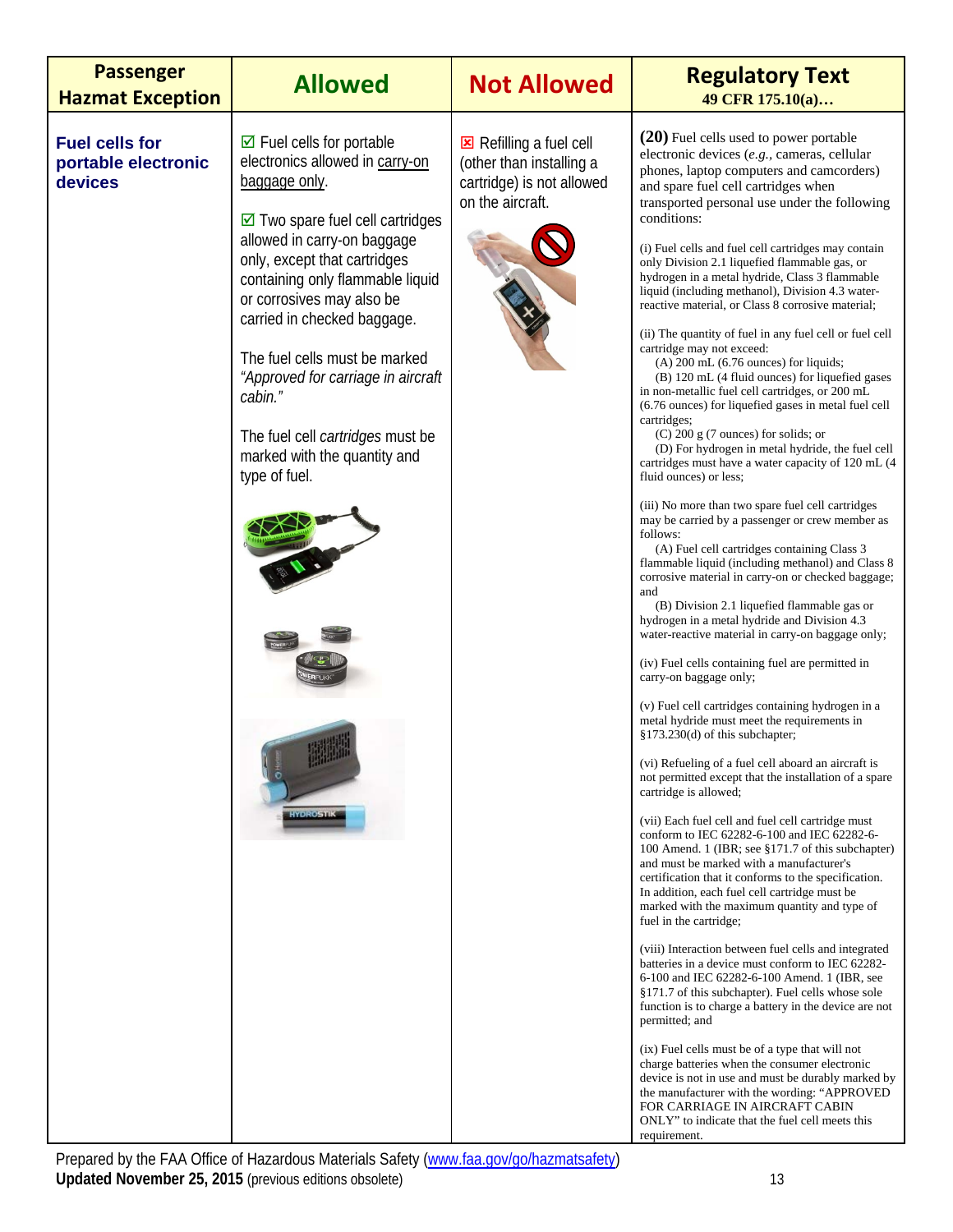| <b>Passenger</b><br><b>Hazmat Exception</b>                                            | <b>Allowed</b>                                                                                                                                                                                                                                      | <b>Not Allowed</b>                                                                            | <b>Regulatory Text</b><br>49 CFR 175.10(a)                                                                                                                                                                                                                                                                                                                                                                                                                                                                                                                                                                                                                                                                                                                                                                                                                                                                                                                                                                                                                                                                            |
|----------------------------------------------------------------------------------------|-----------------------------------------------------------------------------------------------------------------------------------------------------------------------------------------------------------------------------------------------------|-----------------------------------------------------------------------------------------------|-----------------------------------------------------------------------------------------------------------------------------------------------------------------------------------------------------------------------------------------------------------------------------------------------------------------------------------------------------------------------------------------------------------------------------------------------------------------------------------------------------------------------------------------------------------------------------------------------------------------------------------------------------------------------------------------------------------------------------------------------------------------------------------------------------------------------------------------------------------------------------------------------------------------------------------------------------------------------------------------------------------------------------------------------------------------------------------------------------------------------|
| <b>Permeation</b><br>devices for<br>calibrating air<br>quality monitoring<br>equipment | $\boxdot$ Small permeation devices<br>containing hazardous materials<br>in checked baggage only.<br>Devices must be in double<br>layers of hermetically sealed<br>inner packaging and then a<br>strong outer packaging.                             |                                                                                               | (21) Permeation devices for<br>calibrating air quality monitoring<br>equipment when carried in checked<br>baggage provided the devices are<br>constructed and packaged in<br>accordance with § 173.175.                                                                                                                                                                                                                                                                                                                                                                                                                                                                                                                                                                                                                                                                                                                                                                                                                                                                                                               |
| <b>Internal combustion</b><br>or fuel cell engines                                     | $\boxtimes$ Engines and engine-<br>powered equipment carried as<br>checked baggage if all fuel<br>(including residue and vapors) is<br>completely removed. Engine<br>must not have a battery or other<br>hazardous materials.<br><b>尚</b> Husqvarna | Equipment that still<br>has fuel in it, including<br>residue or vapors.<br><b>id</b> Husqvama | (22) An internal combustion or fuel<br>cell engine or a machine or apparatus<br>containing an internal combustion or<br>fuel cell engine when carried as<br>checked baggage, provided—<br>(i) The engine contains no liquid or<br>gaseous fuel. An engine may be<br>considered as not containing fuel<br>when the engine components and<br>any fuel lines have been completed<br>drained, sufficiently cleaned of<br>residue, and purged of vapors to<br>remove any potential hazard and the<br>engine when held in any orientation<br>will not release any liquid fuel;<br>(ii) The fuel tank contains no liquid<br>or gaseous fuel. A fuel tank may be<br>considered as not containing fuel<br>when the fuel tank and the fuel lines<br>have been completely drained,<br>sufficiently cleaned of residue, and<br>purged of vapors to remove any<br>potential hazard;<br>(iii) It is not equipped with a wet<br>battery (including a non-spillable<br>battery), a sodium battery or a<br>lithium battery; and<br>(iv) It contains no other hazardous<br>materials subject to the requirements<br>of this subchapter. |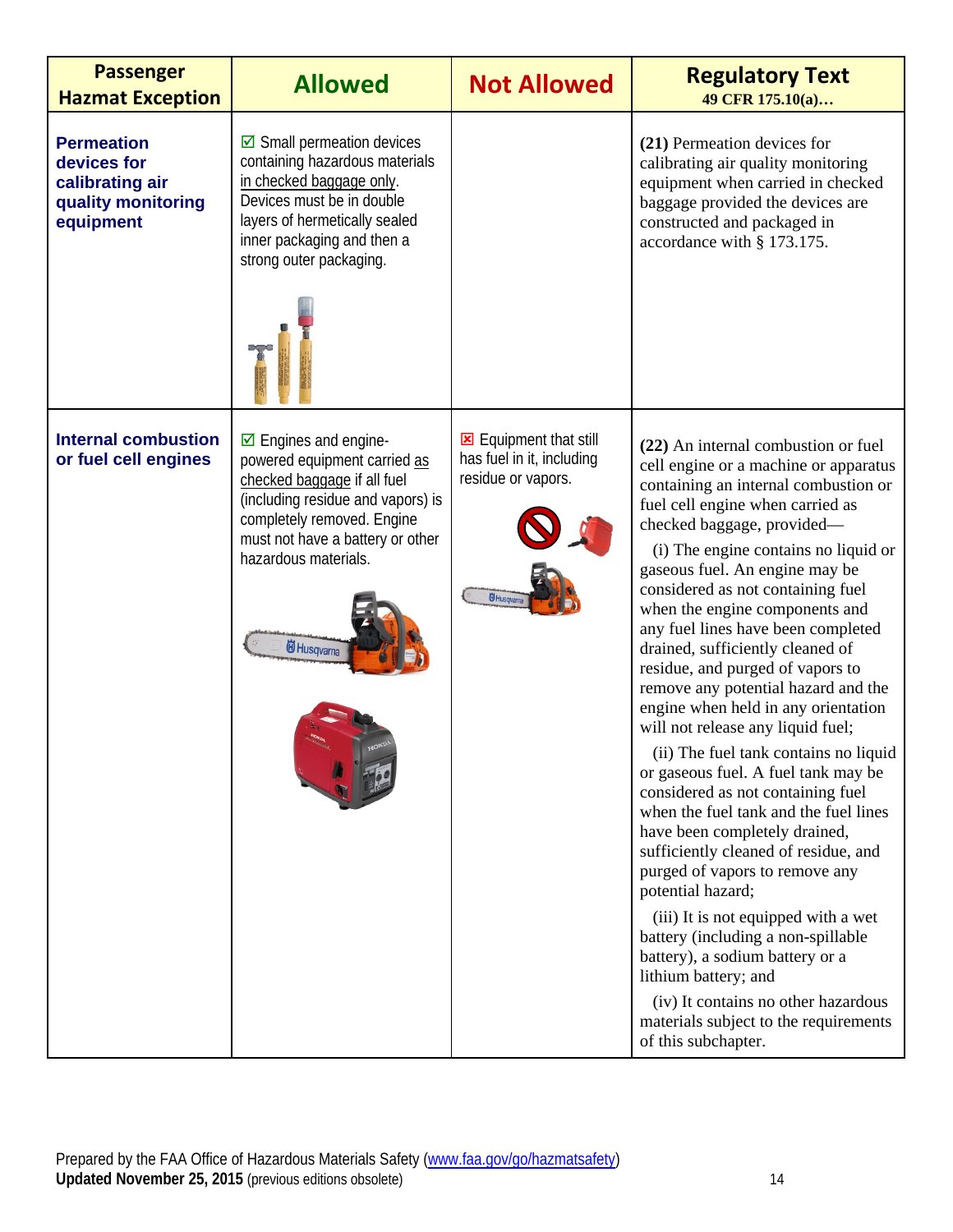| <b>Passenger</b><br><b>Hazmat Exception</b>                                                 | <b>Allowed</b>                                                                                                                                                                                                                                                                                                                                                                                                            | <b>Not Allowed</b>                                                                                                              | <b>Regulatory Text</b><br>49 CFR 175.10(a)                                                                                                                                                                                                                                                                                                                                                                                                                            |
|---------------------------------------------------------------------------------------------|---------------------------------------------------------------------------------------------------------------------------------------------------------------------------------------------------------------------------------------------------------------------------------------------------------------------------------------------------------------------------------------------------------------------------|---------------------------------------------------------------------------------------------------------------------------------|-----------------------------------------------------------------------------------------------------------------------------------------------------------------------------------------------------------------------------------------------------------------------------------------------------------------------------------------------------------------------------------------------------------------------------------------------------------------------|
| <b>Specimens in</b><br>formaldehyde<br>or alcohol<br><b>solutions</b>                       | $\boxdot$ Non-infectious specimens in<br>formaldehyde* or alcohol<br>solutions in carry-on or checked<br>baggage. Inner containers must<br>contain no more than 30 ml of<br>the formaldehyde or alcohol<br>solution. The aggregate quantity<br>of formaldehyde or alcohol<br>solution must not exceed one<br>liter (1 L) for the entire outer<br>packaging.**<br>See 49 CFR 173.4b(b) for full<br>packaging requirements. |                                                                                                                                 | (23) Non-infectious specimens<br>transported in accordance with<br>$§$ 173. 4b(b).<br>* Formaldehyde solutions<br>containing less than 10%<br>formaldehyde are not<br>restricted as hazardous<br>materials. Two layers of<br>leakproof packaging are<br>still recommended.<br>**Liquids in carry-on<br>baggage are further limited<br>by TSA security rules.                                                                                                          |
| <b>Liquid nitrogen</b><br>dry shippers                                                      | $\boxtimes$ Liquid nitrogen in a dry<br>shipper (insulated shipping flask<br>that absorbs liquid nitrogen into<br>an inner liner) carried as<br>checked or carry-on baggage.<br>All liquid must be absorbed.<br>Packaging must allow nitrogen<br>gas to vent.                                                                                                                                                             |                                                                                                                                 | (24) Insulated packagings containing<br>refrigerated liquid nitrogen when<br>carried in checked or carry-on<br>baggage in accordance with the<br>ICAO Technical Instructions (IBR,<br>see § 171.7 of this subchapter),<br>Packing Instruction 202, the<br>packaging specifications in part 6,<br>chapter 5, and special provision<br>A152.                                                                                                                            |
| <b>Small nonflammable</b><br>gas cartridges<br><b>Bicycle tire inflation</b><br><b>kits</b> | $\boxtimes$ Small gas cartridges (50 ml<br>volume or less) in checked<br>baggage, installed in or with a<br>device. Up to four cartridges<br>total. Spare cartridges should<br>be securely packed. Airline<br>approval required.                                                                                                                                                                                          | <b>E</b> Cartridges and<br>cylinders with a volume<br>larger than 50 ml (larger<br>than a 28-gram carbon<br>dioxide cartridge). | (25) Small cartridges fitted into<br>devices with no more than four small<br>cartridges of carbon dioxide or other<br>suitable gas in Division 2.2, without<br>subsidiary risk with the approval of<br>the operator. The water capacity of<br>each cartridge must not exceed 50<br>mL (equivalent to a 28 g cartridge).<br>TSA security rules prohibit these gas<br>cartridges in carry-on bags. Air guns<br>in checked baggage may not have<br>cartridges installed. |